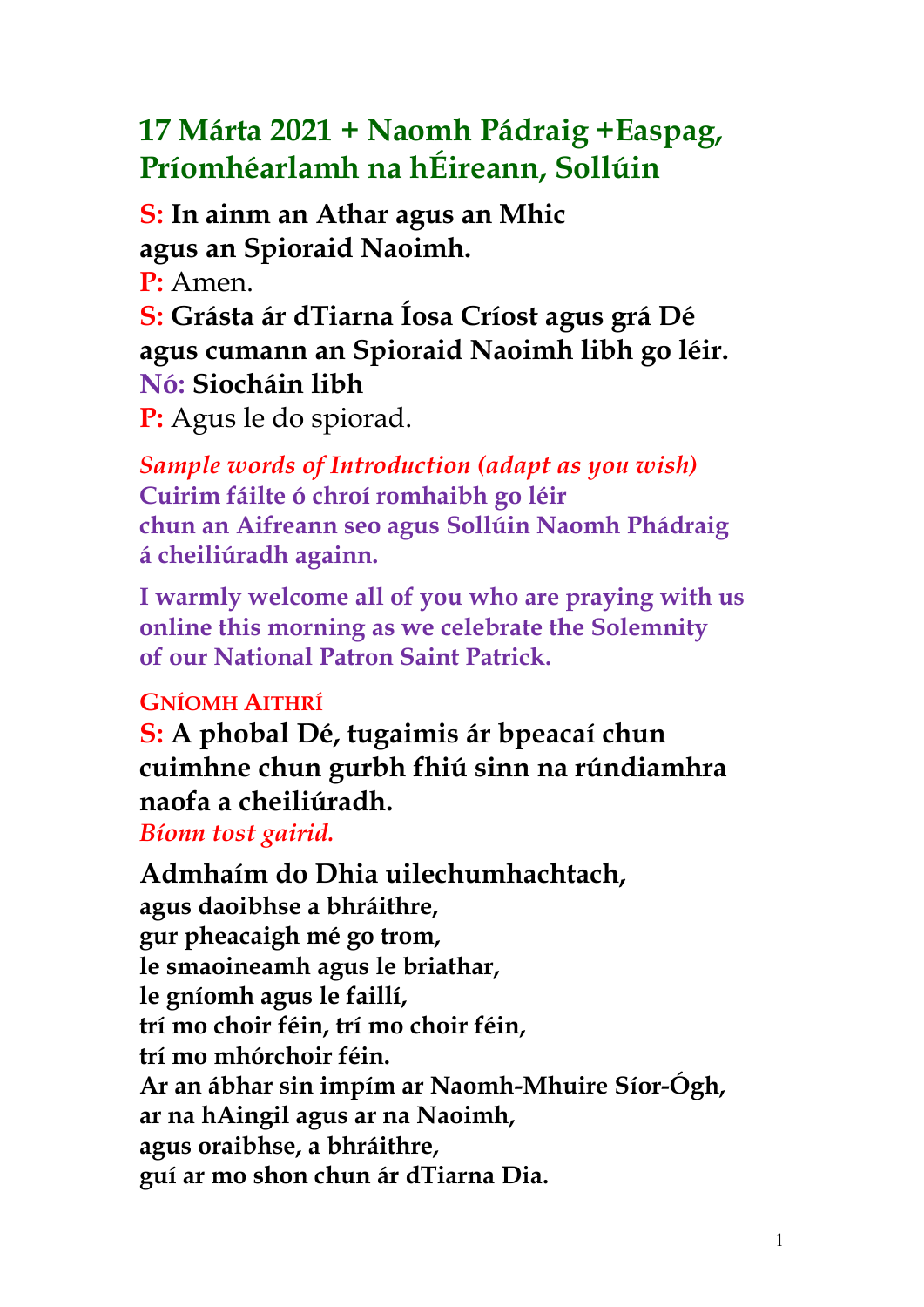**Go ndéana Dia uilechumhachtach trócaire orainn; go maithe sé ár bpeacaí dúinn, agus go dtreoraí sé chun na beatha síoraí sinn.** Amen.

### *A Thiarna déan trócaire (SUNG)*

## *An Glóir (SUNG)*

**Glóir do Dhia sna harda, agus ar talamh síocháin do lucht dea-thola. Molaimid thú; móraimid thú; adhraimid thú; tugaimid glóir duit; gabhaimid buíochas leat as ucht do mhórghlóire; aThiarna Dia, a Rí na bhflaitheas; a Dhia, a Athair uilechumhachtaigh. A Thiarna, a Aonmhic, a Íosa Críost. A Thiarna Dia, a Uain Dé, Mac an Athar, tusa a thógann peacaí an domhain, déan trócaire orainn; tusa a thógann peacaí an domhain, glac lenár ngui. Tusa atá i do shuí ar dheis an Athar, déan trócaire orainn. Óir is tú amháin is Naofa; is tú amháin is Tiarna; is tú amháin is Ró-Ard, a Íosa Críost, mar aon leis an Spiorad Naomh: i nglóir Dé an tAthair. Amen.**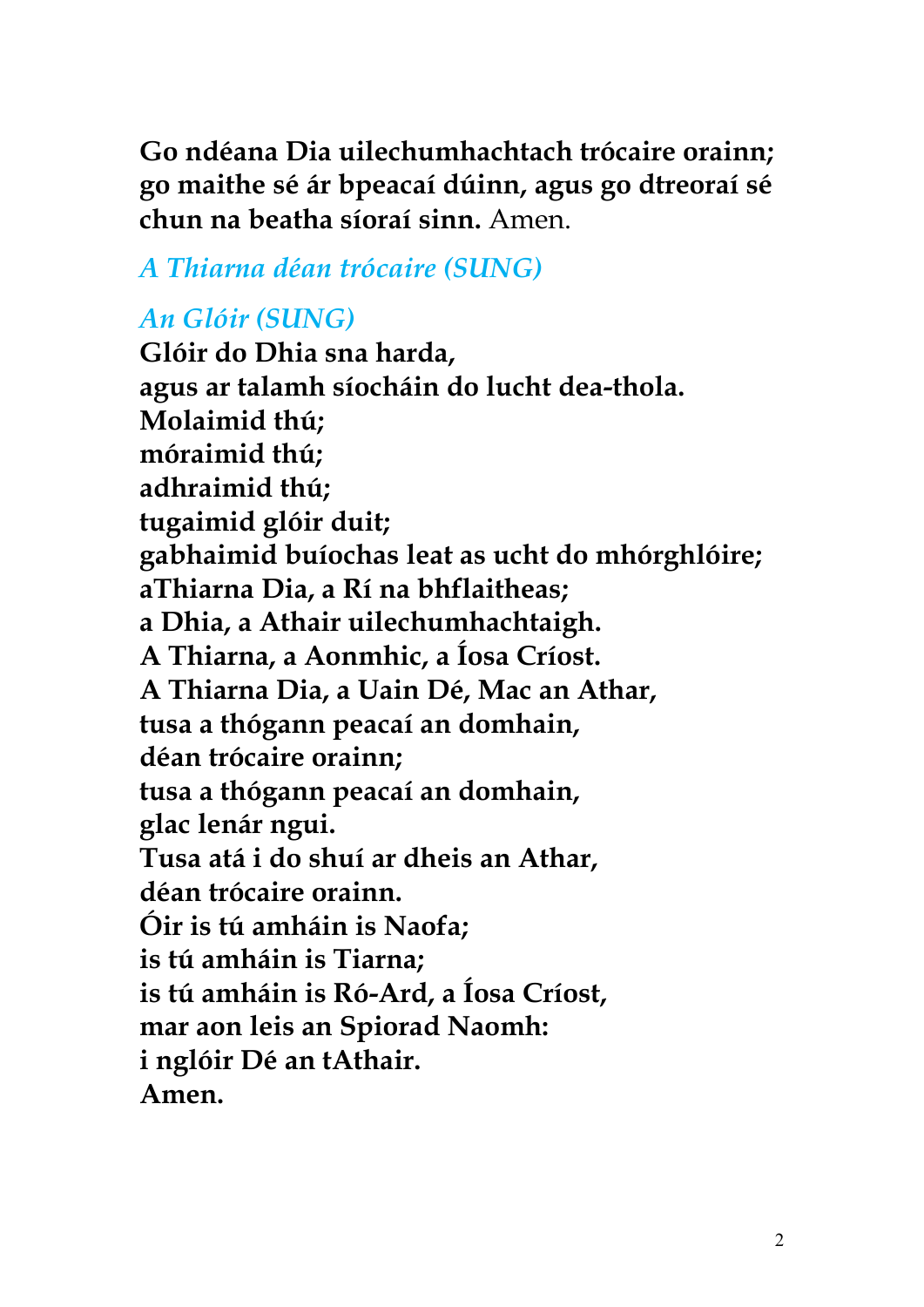### **AN CHOMHURNAÍ Guímis.**

**A Thiarna, de bharr shaothar Naomh Pádraig in Éirinn admhaímid rúndiamhair an aon Fhíor-Dhé agus gamhaimid buíochas as ár slánú i gCríost; de bharr a idirghuí deonaigh dúinne a cheiliúrann an fhéile seo,**  $\dot{U}$ (' (Í Ú Ó 7('(Ó'Ó' **a choinneáil beo i gcónaí inár measc. Trínár dTiarna Íosa Críost do Mhac, a mhaireann agus a rialaíonn leatsa, in aontacht an Spioraid Naoimh,** 

**ina Dhia, trí shaol na saol.**

Amen.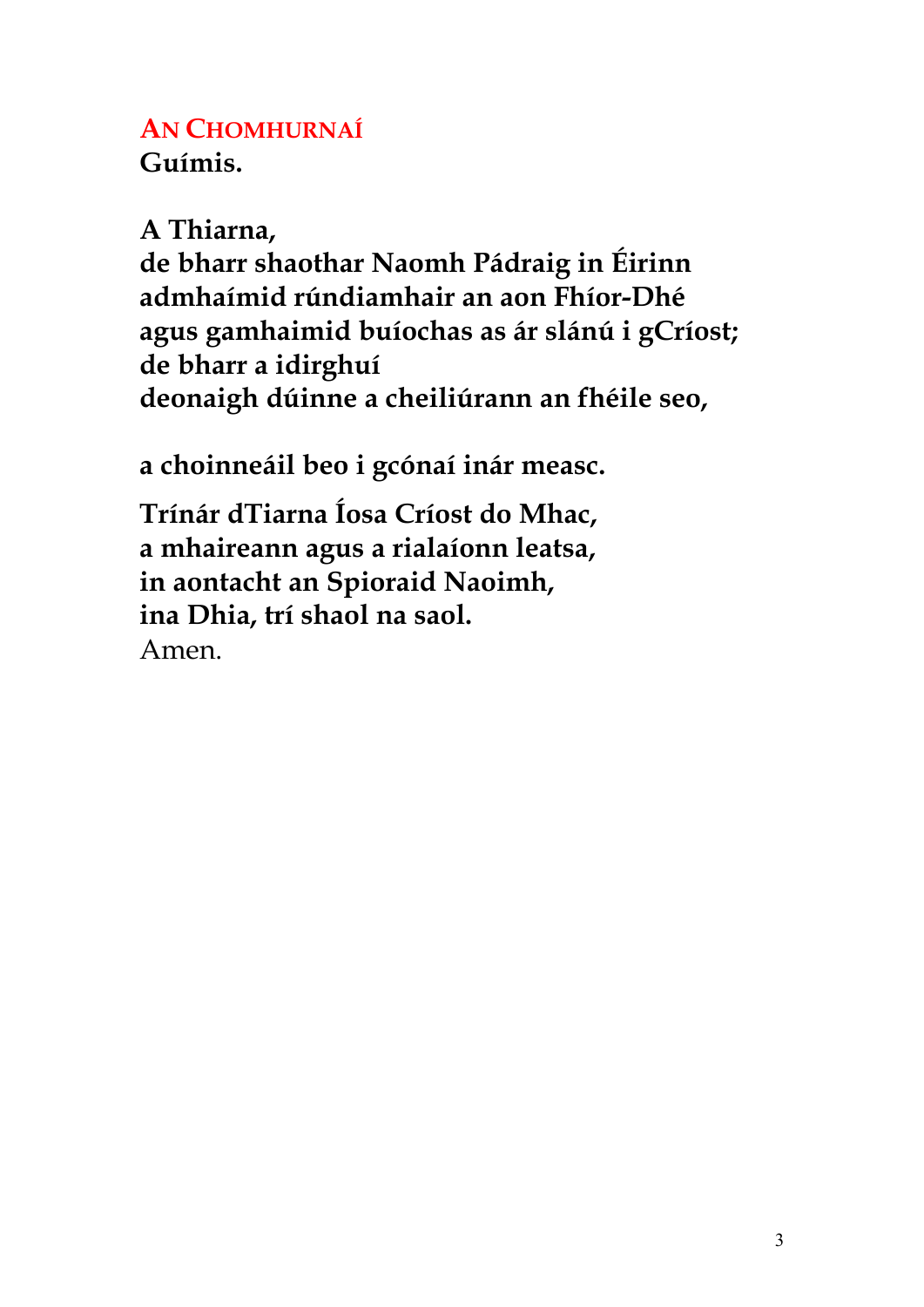## **LIOTÚIRGE AN BHRIATHAIR**

#### **LÁ FHÉILE PÁDRAIG 2021 AN CHÉAD LÉACHT**

#### **Sliocht as leabhar Iarimia fáidh [1:4-9]:**

**Tháinig briathar an Tiarna chugam, á rá: p**  $\check{\phantom{a}}$  (  $\acute{\phantom{a}}$  (  $\acute{\phantom{a}}$  (  $\acute{a}$  ) (  $\acute{a}$  ) hne agam  $\acute{a}$ ort;  $\acute{a}$  (  $\acute{A}$ **sular rugadh thú choisric mé thú; G G**<sup>c</sup> **( ( ( ( ( ( ( ( 0 1 0 ( 0 ( Ansin dúirt mise: b**  $\begin{pmatrix} 1 & 0 & 0 \\ 0 & 0 & 0 \end{pmatrix}$  **o**  $\begin{pmatrix} 1 & 0 & 0 \\ 0 & 0 & 0 \end{pmatrix}$  **o**  $\begin{pmatrix} 1 & 0 & 0 \\ 0 & 0 & 0 \end{pmatrix}$  **o**  $\begin{pmatrix} 1 & 0 & 0 \\ 0 & 0 & 0 \end{pmatrix}$  **o**  $\begin{pmatrix} 1 & 0 & 0 \\ 0 & 0 & 0 \end{pmatrix}$  $(1 \tO')$   $(4 \tA'$   $7 \t(C \tU')$ 

**\$FKG~LUWDQ7LDUQDOLRP´1iKDEDLU¶,VOHDQEKPp· Téigh anois chuig gach duine chuig a gcuirfidh mise thú, agus cibé ní a ordóidh mise duit, déarfaidh tú é. Ná bíodh faitíos ort rompu, óir tá mise leat agus tusa faoi mo choimirce, LVpDQ7LDUQDDODEKUDtRQQµ Ansin shín an Tiarna a lámh amach agus bhain le mo bhéal agus dúirt liom:** 

|  | $\begin{array}{ccccccccccccccccc}\n\bullet & \cdot & \text{i} & \text{7} & \text{(} & \text{(} & \text{(} & \text{i} & \text{(} & \text{(} & \text{A} & \text{)} & \text{)}\n\end{array}$ |  |  |  |
|--|-------------------------------------------------------------------------------------------------------------------------------------------------------------------------------------------|--|--|--|
|  |                                                                                                                                                                                           |  |  |  |
|  |                                                                                                                                                                                           |  |  |  |
|  |                                                                                                                                                                                           |  |  |  |

fl q c q V **YBriathar an Tiarna.** Buíochas le Dia.

**Salm Loinneogach Salm 116 (SUNG)**

**Loinneog: Imígí Faoin Domhain uile. Fógráigí an Dea-Scéal***.*

> **Molaigí an Tiarna, a chiníocha go léir; moladh na náisiúin go léir é. L.**

**Óir is daingean é go deimhin, a bhuanghrá dúinn; maireann a dhílseacht go brách. L.**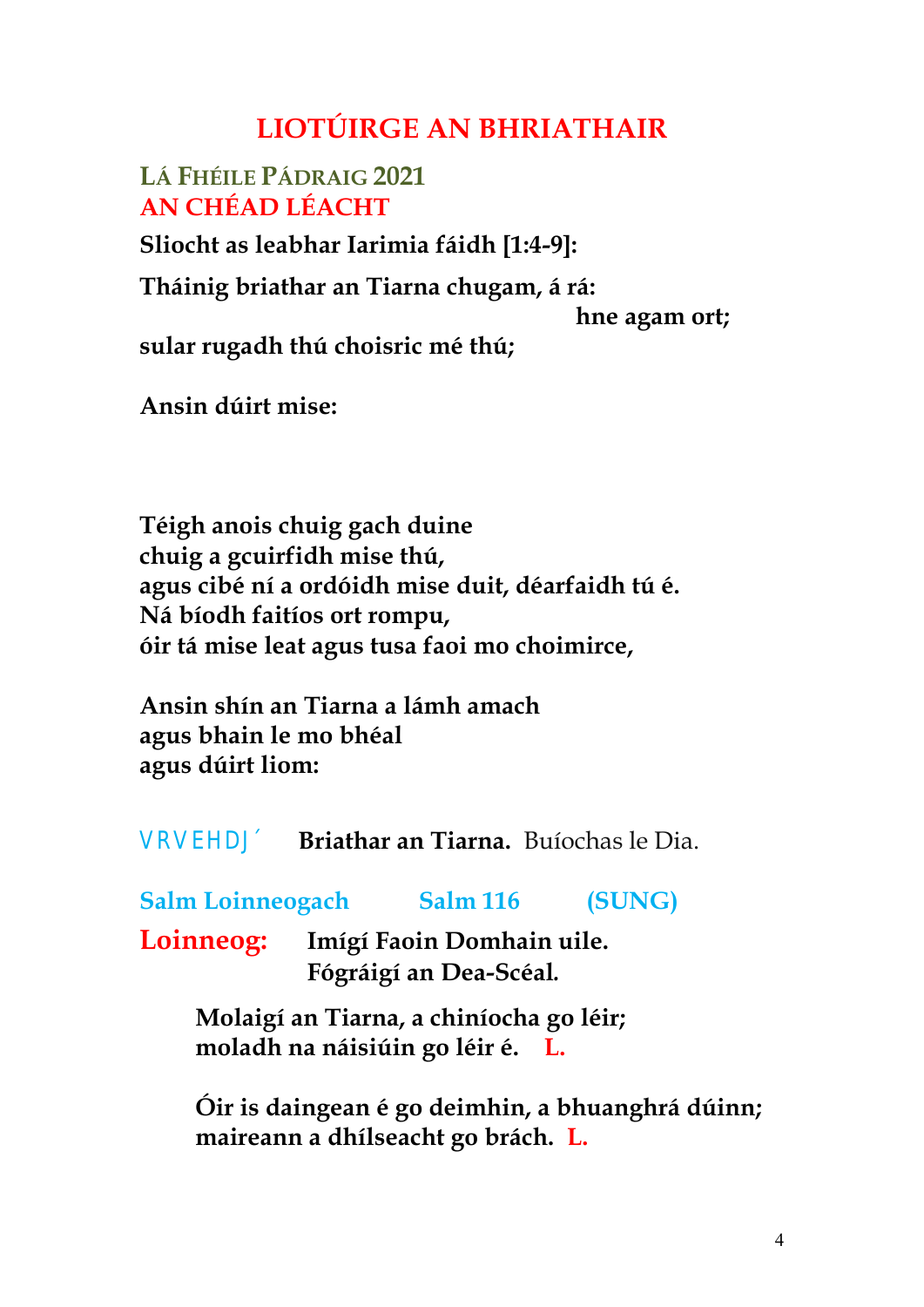#### **An Dara Léacht**

**Sliocht as litir Naomh Pól chuig na Rómhánaigh**  [10:9-18]

**Má adhmhaíonn tú ó do bhéal gurb é Íosa an Tiarna agus má chreideann tú ó do chroí** 

**gur thóg Dia ó mbairbh é, slánófar thú.** 

**Is sa chroí a bhíonn an creideamh a fhíréanaíonn agus sa bhéal a bhíonn an admháil a shlánaíonn.** 

**Agus deir an scrioptúr:**   $\mathbf{c}$   $\mathbf{f}$   $\mathbf{f}$   $\mathbf{f}$   $\mathbf{c}$   $\mathbf{f}$   $\mathbf{f}$   $\mathbf{d}$   $\mathbf{f}$   $\mathbf{f}$   $\mathbf{f}$   $\mathbf{f}$   $\mathbf{f}$   $\mathbf{f}$   $\mathbf{f}$   $\mathbf{f}$   $\mathbf{f}$   $\mathbf{f}$   $\mathbf{f}$   $\mathbf{f}$   $\mathbf{f}$   $\mathbf{f}$   $\mathbf{f}$   $\mathbf{f}$   $\mathbf{$ **Mar níl aon dealú idir Giúdach agus Gréagach mar is é an t-aon Tiarna amháin atá orthu go léir agus caitheann sé go flaithiúil lena nglaonn air,**   $\begin{pmatrix} 0 & 0 \\ 0 & 1 \end{pmatrix}$   $\begin{pmatrix} 0 & 0 \\ 0 & 0 \end{pmatrix}$   $\begin{pmatrix} 0 & 0 \\ 0 & 1 \end{pmatrix}$ 

 $V_1$  ( : ( **Ach conas a ghlaofaidís ar an té nár chreid siad ann? Agus conas a chreidfidís sa te nár chuala siad trácht air? Agus conas a chloisfidís trácht air gan duine á fhógairt dóibh?** 

**Agus conas a dhéanfadh daoine é a fhógairt mura gcuirtear amach iad chuige sin?** 

**Mar atá scríofa:**   $\epsilon$ osa lucht fógar**t**ha an dea- Í **Ach ní gach aon duine a ghéill don dea-scéal, de réir mar a deir Íseáia:**

**T**(r '7(Í ('(Í Ú Ó( (Ó Ú' **Is ó theagasc a thagann an creideamh, mar sin, agus is trí sheanmóireacht Chríost** 

**a thagann an teagasc féin.** 

**Ach ceist agam: An é nár chuala siad an scéala? Chuala go deimhin mar** 

 $\begin{bmatrix} \cdot & \cdot & \cdot \\ \cdot & \cdot & \cdot \end{bmatrix}$  (  $\begin{bmatrix} \cdot & \cdot & \cdot \\ \cdot & \cdot & \cdot \end{bmatrix}$  (  $\begin{bmatrix} \cdot & \cdot & \cdot \\ \cdot & \cdot & \cdot \end{bmatrix}$  (  $\begin{bmatrix} \cdot & \cdot & \cdot & \cdot \\ \cdot & \cdot & \cdot & \cdot \end{bmatrix}$ **CONTRACT SUBJECT (CONTRACT SUBJECT )** 

fl g c g  $\dot{V}$  **V**  $V$  **Briathar an Tiarna.** Buíochas le Dia.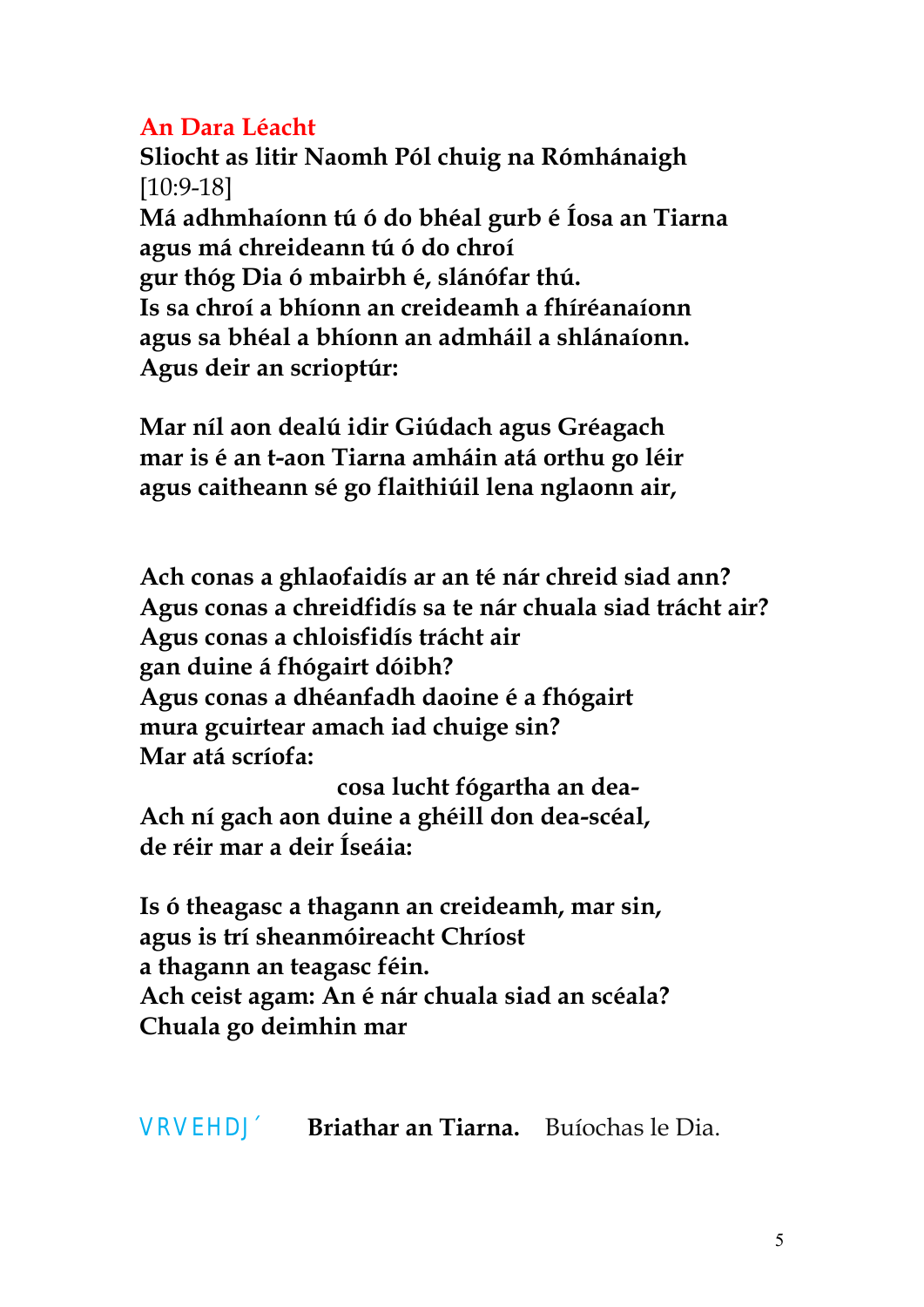**Céad moladh duit, a Chríost... AN SOISCÉIL Marcas 16:15-20 Go raibh anTiarna libh.** Agus le do spiorad. **Sliocht as an Soiscéal naofa de réir Marcas**  Glóir duit, aThiarna. **San ám sin thaispeáin Íosa é féin don aonar déag agus dúirt leo: b c i i i i i c i c i c i c i c i c i c i c i c i c i c i c i c i c i c i c i c i c i c i c i c i c i c i c i c agus fógraígí an soiscéal don chruthaíocht uile. An té a chreidfidh agus a bhaistfear, slánófar é; ach an té nach gcreidfidh, daorfar é. Agus leanfaidh na comharthaí seo an dream a chreideann:**   $\mathbf{f}$  **1**  $\mathbf{0}$  (  $\mathbf{0}$   $\mathbf{0}$   $\mathbf{0}$   $\mathbf{0}$   $\mathbf{0}$   $\mathbf{0}$   $\mathbf{0}$   $\mathbf{0}$   $\mathbf{0}$   $\mathbf{0}$   $\mathbf{0}$   $\mathbf{0}$   $\mathbf{0}$   $\mathbf{0}$   $\mathbf{0}$   $\mathbf{0}$   $\mathbf{0}$   $\mathbf{0}$   $\mathbf{0}$   $\mathbf{0}$   $\mathbf{0}$   $\mathbf{0}$ **labhróidh siad i dteangacha nua; tógfaidh siad nathracha ina lámha, agus má ólann siad aon deoch mharfach, ní dhéanfaidh sí díobháil dóíbh; leagfaidh siad a lámha ar easláin,**   $(AU \tO (70))^2$  (1  $(AU \tO (70))^2$ **Tar éis dó labhairt leo, dá bhrí sin, tógadh an Tiarna Íosa suas ar neamh, agus chuaigh sé chun suite ar dheasláimh Dé. Ach iad siúd, G** (gus chraobhscaoil siad i ngach áit, **agus chabhraigh an Tiarna leo ag neartú an bhriathair leis na comharthaí a lean é.** flgcg VYU[Å" Ł **Soiscéal an Tiarna** Moladh duit, a Chríost.

**Comhghair an tSoiscéil Cf. N. Séam 1:21**

**Glacaigí go ceansa le Briathar a Dé a síodadh ionaibh Agus atá in ann bhur nanam a shlánu, agus géill dó.**

**Céad moladh duit, a Chríost...**

**An Searmóin**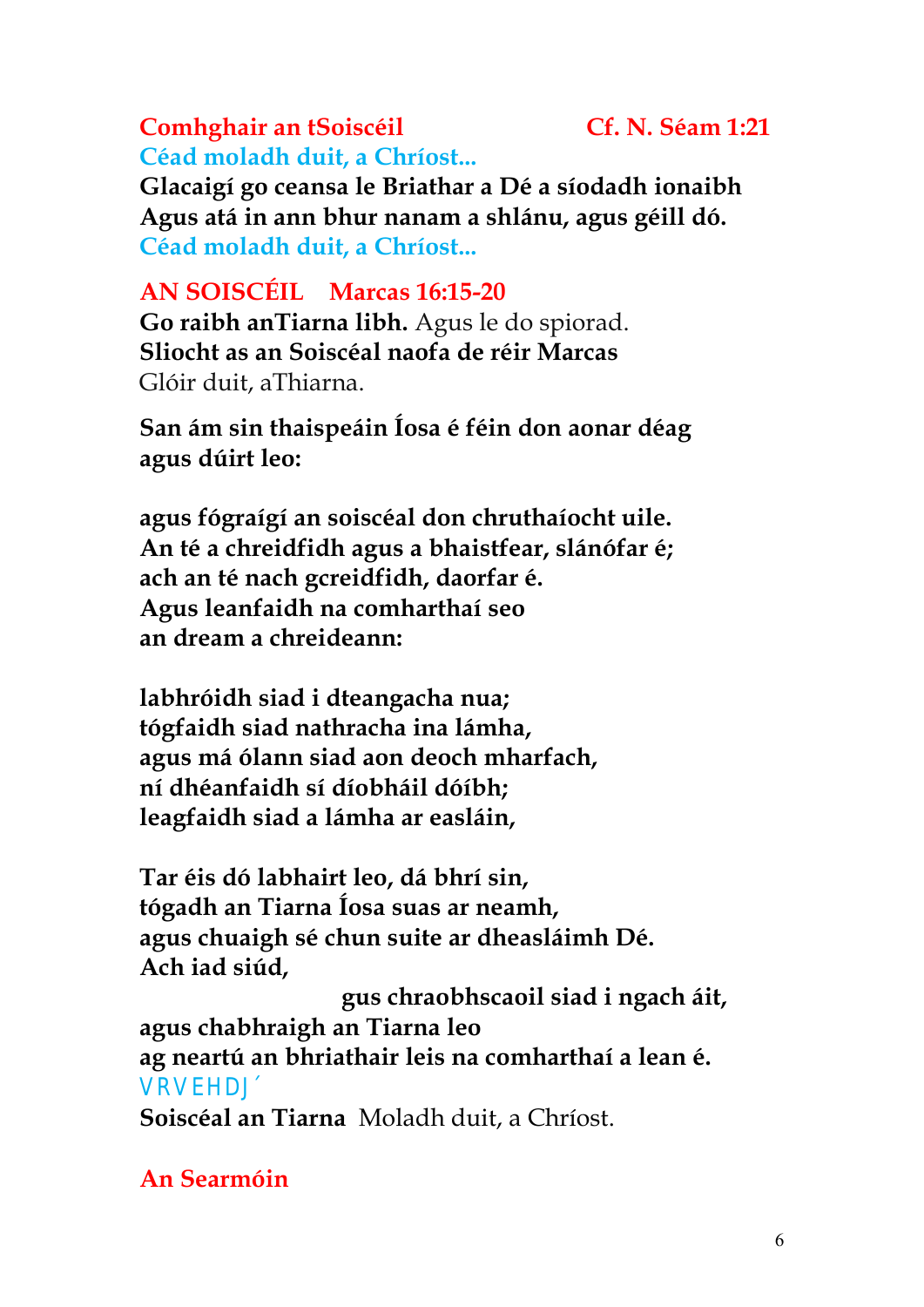## **AN CRÉ:**

**An Sagart: Creidim i nDia,** *Gach éinne:* **an tAthair uilechumhachtach, Cruthaitheoir neimhe agus talún, agus in Íosa Críost, a Aon-Mhacsan, ár dTiarna,** *Ag na focail a leanas, chomh fada le Muire Ógh, cromann gach duine.* **a gabhadh ón Spiorad Naomh, a rugadh ó Mhuire Ógh, DG· fhulaing páis faoi Phointias Píoláit, a céasadh ar an gcros, a fuair bás agus a adhlacadh, a chuaigh síos go hifreann, DG· éirigh an treas lá ó mhairbh, a chuaigh suas ar neamh, atá ina shuí ar dheis Dé an tAthair uilechumhachtach; as sin tiocfaidh sé chun breithiúnas a thabhairt ar bheo agus ar mhairbh. Creidim sa Spiorad Naomh, sa Naomh-Eaglais Chaitliceach, i gcomaoin na naomh, i maithiúnas na bpeacaí, in aiséirí na colainne, agus sa bheatha shíoraí. Amen.**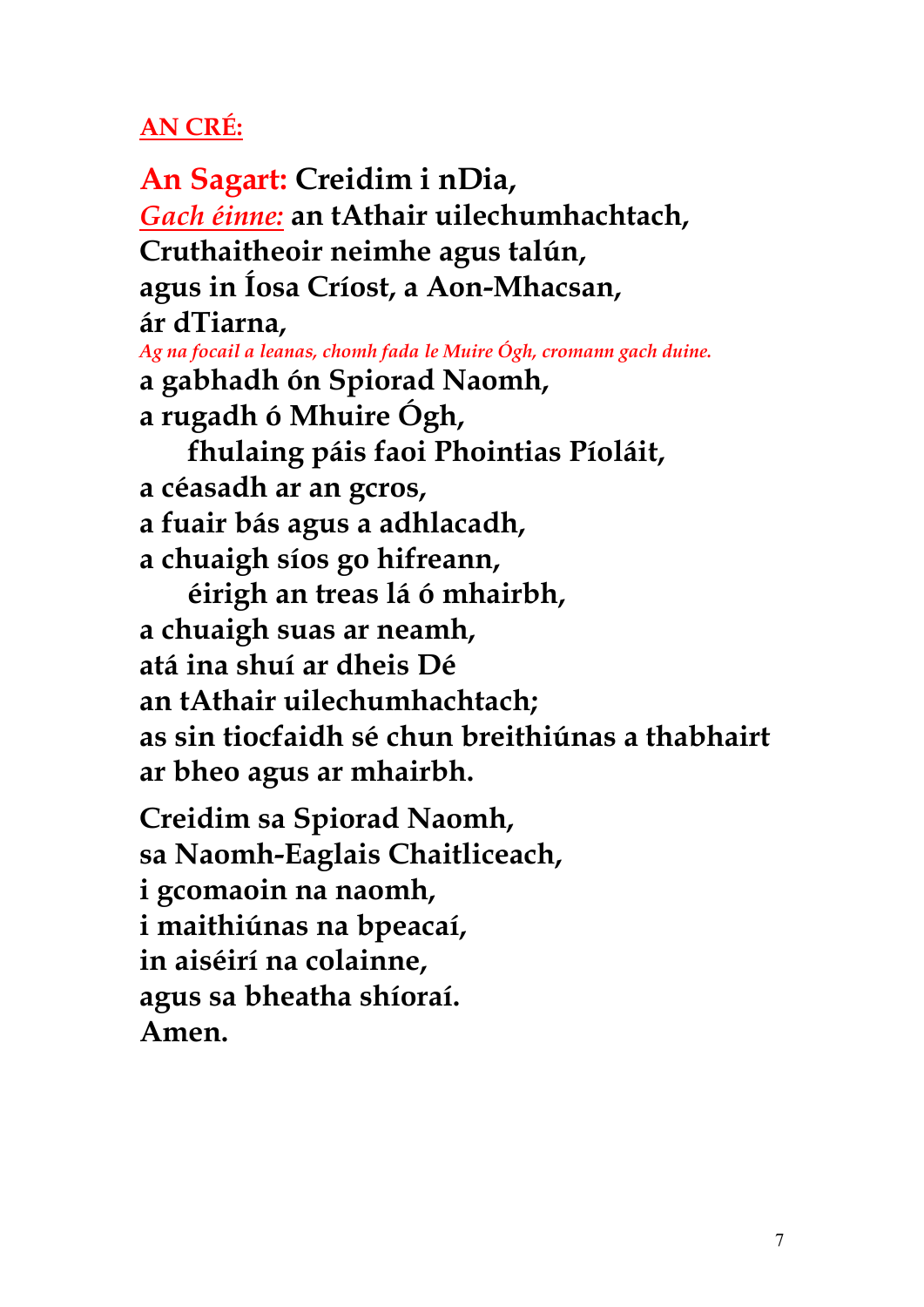## **Guí an Phobail:**

### **Intro: In éineacht leo siúd go léir atá ag comóradh na féile seo ar fud an domhain, cuirimis ár riachtanais i láthair an Tiarna.**

1. Guímis ar son ár dtíre féin. Go n-aontaí luachanna an tSoiscéil *I* mar atá: grá, síocháin agus cothrom na Féinne, meas ar Dhia agus ar ár gcomharsana lgo naontaí siad le chéile sinn ar na saolta seo, agus ar na saolta romhainn amach.

**A Thiarna, éist linn.** 

**A Thiarna, bí ceansa agus éist linn.**

2. Guímis ar son na nÉireannach atá ag maireachtáil thar sáile, iad siúd nach bhfuil in ann teacht abhaile ar cuairt chun a muintire, ná chun cairde a gcroí. Ar an lá áirithe seo, tugaimis chun cuimhne i gcónaí ár misinéirí agus iad i mbun soiscéalaíochta i dtíortha eile.

**A Thiarna, éist linn.** 

- 3. Guímis dóibh siúd ó thíortha eile atá ag cur fúthu in Éirinn. Go gcumhdaí Dia iad agus go bhfaighe siad deiseanna nua, a thabharfaidh sásamh dóibh, ó phobal a chuirfidh fáilte rompu. **A Thiarna, éist linn.**
- **4.** Guímis ar son na n-easlán; ar son na ndaoine atá trí chéile in aon slí, idir intinn is anam is chorp; ar son na ndaoine atá uaigneach agus briste-chroíoch. Go bhfaighe siad sólás agus cneasú faoi choimire Dé. Guímis ar son gach duine a chabhraigh linn i rith na bliana.

**A Thiarna, éist linn.**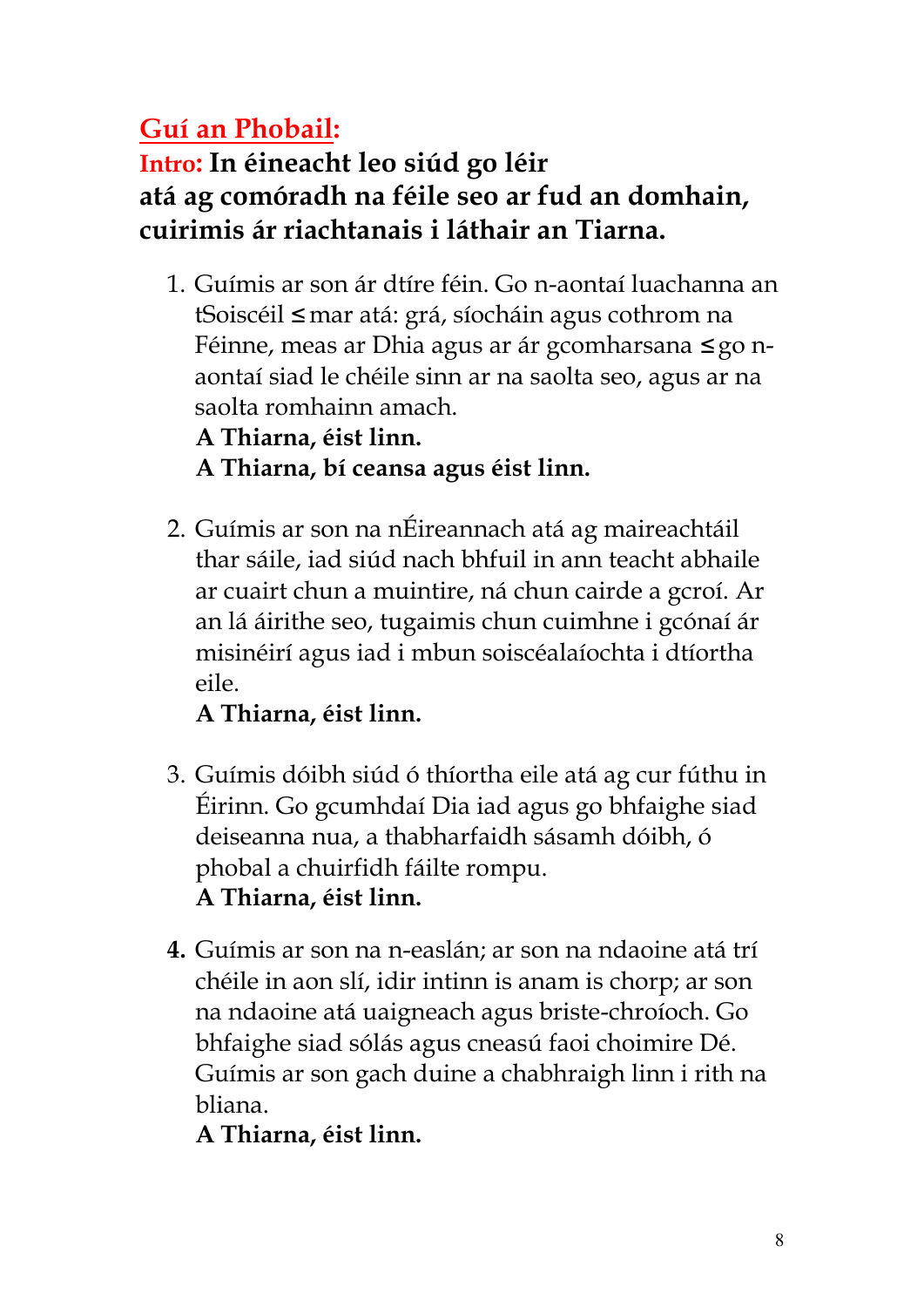5. Guímis dóibh siúd anseo sa bhaile, agus ar fud an domhain, atá ag fulaingt de dheasca bochtanais, easpa dídine agus foréigin. Tugaimis lámh chúnta, faoi chroí mór maith, dóibh siúd go léir a dteastaíonn cúnamh uathu.

#### **A Thiarna, éist linn.**

6. Guímis ar son na marbh: cuimhnímis go háirithe orthu siúd a fuair bás le bliain anuas. Cuimhnímis orthu siúd a thug an creideamh ar láimh dúinn. Go raibh siad ar fad lúcháireach i láthair Dé ag an bhféasta síoraí.

**A Thiarna, éist linn.** 

### **Concluding prayer:**

**A Thiarna Dia, grámhar agus tuisceanach, éist lenár nguí a chuirimid i do láthair: méadaigh ár ngrá agus neartaigh ár gcreideamh. Sin é ár nguí chugat trí Chríost ár dTiarna.**  Amen.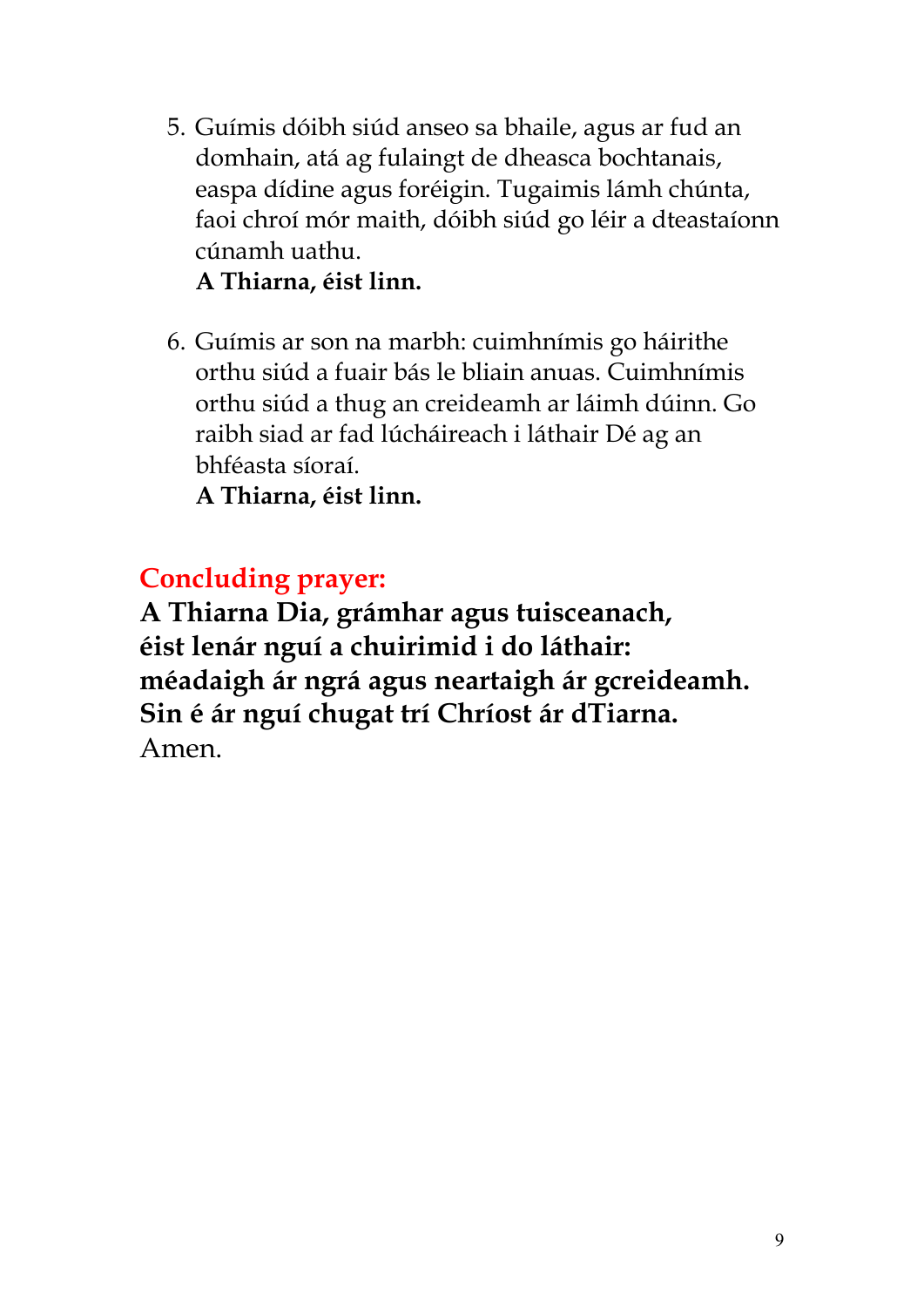## **LIOTÚIRGE NA HEOCAIRISTE**

*Ina sheasamh dó ag an altóir, tógann an sagart an paiteana leis an abhlann, agus lena dhá lámh ardaíonn é beagán os cionn na haltóra, á rá i nguth íseal:*

Is beannaithe thú, a Thiarna, a Dhia na cruinne, mar gur bhronn tú orainn as do lánmhaireacht an t-arán seo a ofrálaimid duit:

toradh na talún agus saothar lámha an duine agus déanfar de arán na beatha dúinn.

*Ansin leagann sé an paiteana leis an abhlann ar an gcorparáil. Mura mbíonn ceadal don ofráil, ní miste don sagart na focail seo a rá os ard agus don phobal freagairt de chomhgháir:*

### **Moladh go deo le Dia.**

*Cuireann an deochain nó an sagart fion agus braoinín uisce sa chailís, á rá go rúnda:*

Trí rúndiamhair an uisce agus an fhíona seo, go ndéantar páirteach sinn i ndiagacht an té sin a dheonaigh a bheith páirteach inár ndaonnacht. *Ina dhiaidh sin, tógann an sagart an chailís agus ardaíonn í beagán os cionn na haltóra, á rá i nguth íseal:*

Is beannaithe thú, a Thiarna, a Dhia na cruinne, mar gur bhronn tú orainn as do lánmhaireacht an fíon seo a ofrálaimid duit:

toradh na fíniúna agus saothar lámha an duine , agus déanfar de deoch spioradálta dúinn.

*Ansin leagann sé an chailís ar an gcorparáil. Mura mbíonn ceadal don ofráil, ní miste don sagart na focail seo a rá os ard agus don phobal freagairt de chomhgháir:*

### **Moladh go deo le Dia.**

*Ansin cromann an sagart go híseal agus deir go rúnda:*

I spiorad na humhlaíochta is le doilíos croí go nglactar linn, a Thiarna, agus go raibh sásamh agat, dá bharr sin, san íobairt a ofrálaimid duit inniu, a Thiarna Dia.

*Túisíonn sé na hofrálacha, an chros agus an altóir. Ansin túisíonn mineastrálaí eile an sagart agus an pobal. Ansin níonn an sagart a lámha agus é ina sheasamh le taobh na haltóra, á rá go rúnda:*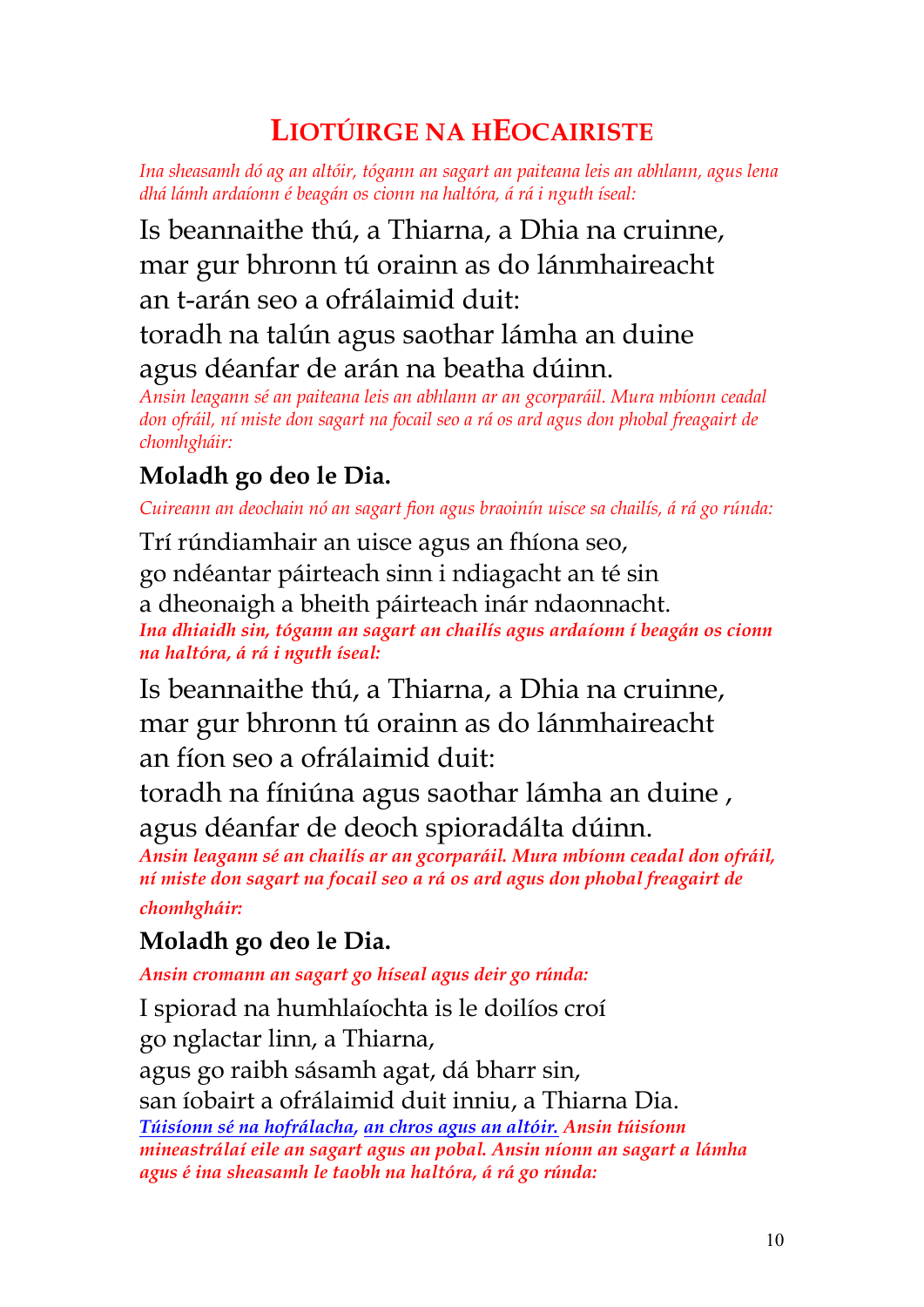Nigh mo chiontacht díom, a Thiarna, agus glan díom mo pheaca.

*Ansin, agus é ina sheasamh ag lár na haltóra agus a aghaidh ar an bpobal, síneann sé a lámha uaidh amach agus tugann le chéile arís iad, á rá:*

## **A phobal Dé, guígí go nglacfaidh Dia, an tAthair uilechumhachtach, leis an íobairt seo uaimse agus uaibhse.**

*Seasann an pobal agus freagraíonn siad:*

Go nglaca an Tiarna leis an íobairt seo ó do lámha, chun onóra agus glóire a ainm, agus chun sochair dúinne agus dá Naomh-Eaglais uile.

## **OS CIONN NA NOFRÁLACHA**

**A Thiarna, glac leis an íobairt fhíorghlan seo a ofrálann do phobal buíoch chun glóire Ó de bharr shaothar Naomh Pádraig.**

**Trí Chríost ár dTiarna.** Amen.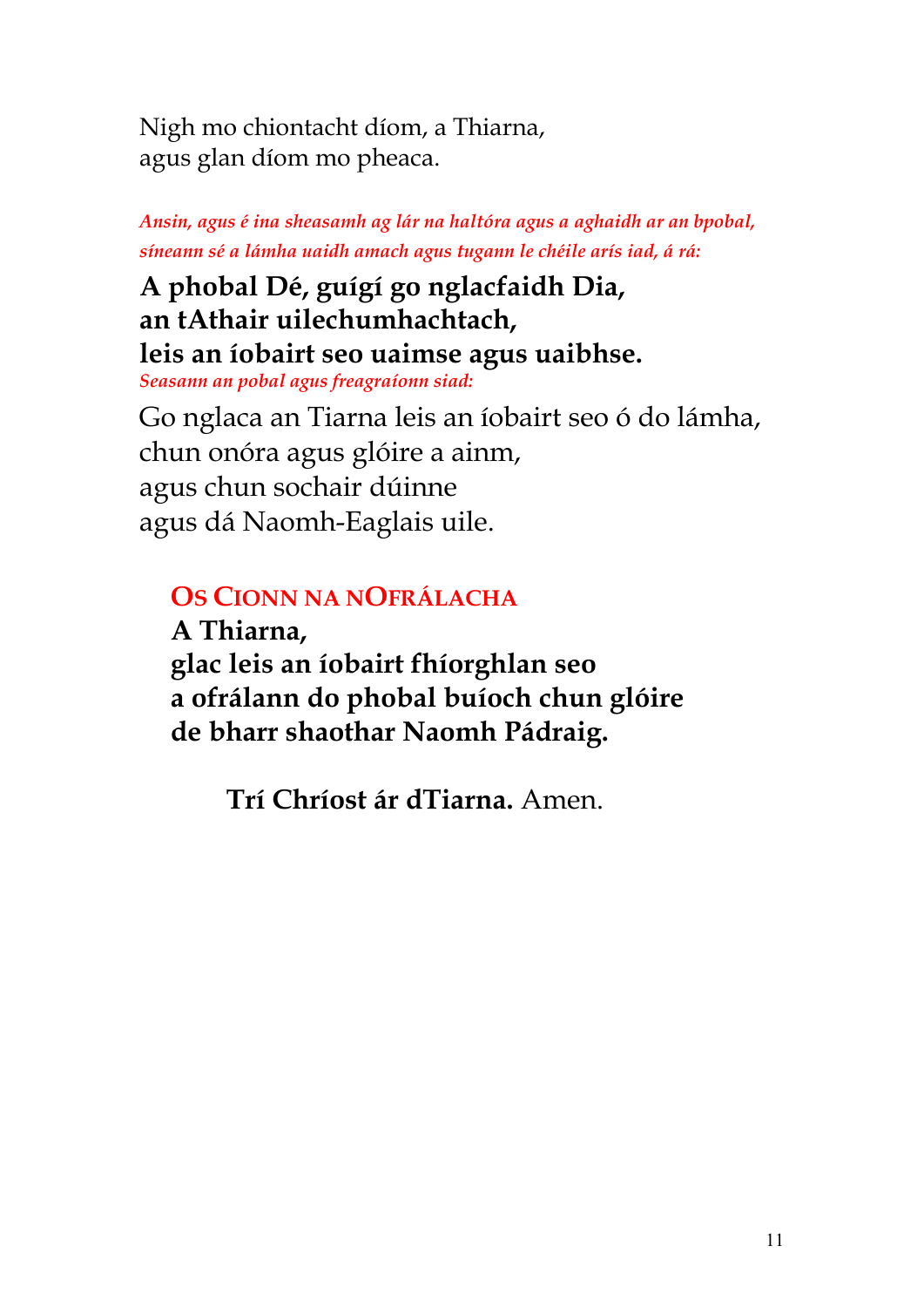**AN PHREAFÁID LE PAIDIR EOCAIRISTEACH II S Go raibh an Tiarna libh.** P Agus le do spiorad. **S Tógaigí bhur gcroíthe in airde.** P Tá sé tógtha in airde chun an Tiarna againn. **S Gabhaimis buíochas lenár dTiarna Dia.** P Is ceart agus is cóir sin. **S Is ceart agus is cóir dúinn go deimhin, is cuí agus is tairbheach buíochas a ghabháil leat de shíor agus i ngach áit, a Thiarna, a Athair naofa, a Dhia uilechumhachtaigh shíoraí, agus do mhórgacht a fhógairt leis an moladh is dual agus sinn ag tabhairt ómóis do Naomh Pádraig. Óir trína phaidreoireacht laethúil le linn dó bheith i ngéibheann agus ag fulaingt cruatain thug tú air thú a aithint mar Athair grámhar.**

**Thogh tú é as a raibh ar domhan chun filleadh ar thír na ndaoine a rinne sclábhaí de i dtreo is go n-admhóidís Íosa Críost, a Slánaitheoir.**

 **Trí chumhacht do Spioraid threoraigh tú a bhealaí ionas gur éirigh leis clann mhac agus iníonacha na nGael a iompú chun seirbhís Dé Thrí-aonta.**

 **Agus dá bhrí sin, mar aon leis na hAingil agus leis na hArdaingil agus le slua ollmhór na Naomh canaimid duan do mholta agus sinn ag fógairt gan stad: Is naofa, naofa (sung)**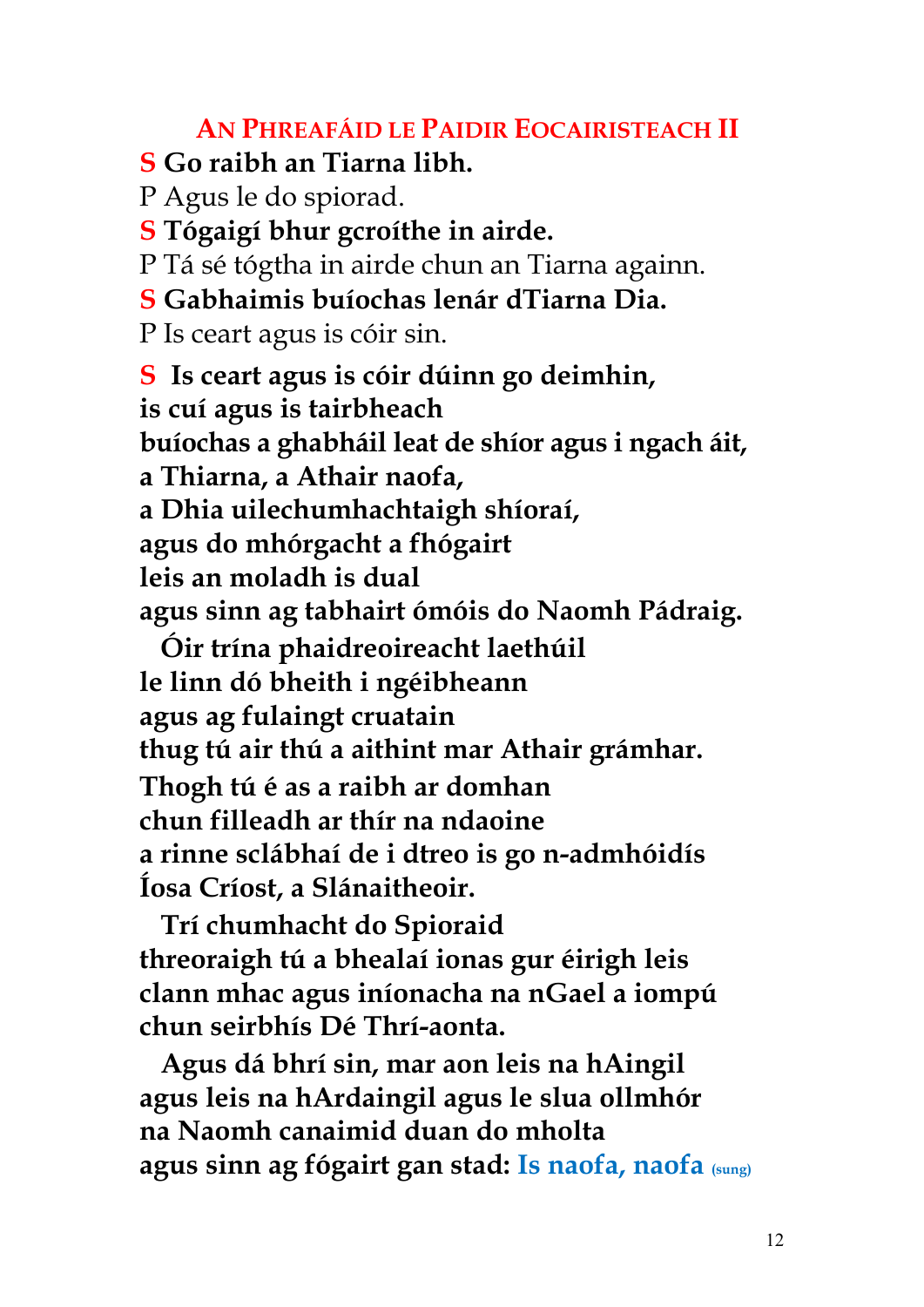# **PAIDIR EOCAIRISTEACH II**

*Síneann an sagart a lámha uaidh amach agus deir:*

### **A Thiarna Dia,**

### **is Naofa thú go fírinneach;**

### **is tú tobar na naofachta go léir.**

*Cuireann sé a lámha le chéile agus leathann iad os cionn na n-ofrálacha á rá:*

## **Naomhaigh, mar sin, impímid ort, na bronntanais seo le drúcht do Spioraid,**

*Cuireann a bhosa le chéile agus déanann fíor na croise aon uair amháin os cionn an aráin agus na cailíse á rá:*

## **chun go ndéanfar díobh inár gcomhair Corp agus** ?**Fuil ár dTiarna, Íosa Críost.**

*Cuireann a bhosa le chéile. Sna foirmlí seo leanas deirtear focail ár dTiarna go soiléir agus os ard faoi mar a éilíonn nádur na bhfocal féin.*

## **Nuair a bhí sé á thabhairt suas chun na Páise dá dheoin féin,**

*tógann sé an t-arán; coimeádann in airde beagán os cionn na haltóra é agus leanann air:*

### **ghlac sé an t-arán,**

### **agus ag gabháil buíochais leat, bhris, agus thug dá dheisceabail é, á rá:** *cromann beagán*

## **GLACAIGÍ AGUS ITHIGÍ UILE AS SEO: ÓIR IS É SEO MO CHORP A THABHARFAR AR BHUR SON.**

*Taispeánann sén abhlann choisricthe don phobal, leagann ar an bpaiteana í, agus feacann a ghlúin á hadhradh. Ansin leanann air:*

### **Ar an gcaoi chéanna, tar éis an tsuipéir,**

*Tógann an chailís; coimeádann in airde beagán os cionn na haltóra í agus deir:*

 **ag glacadh na cailíse,** 

 **agus ag gabháil buíochais leat arís,** 

 **thug sé dá dheisceabail í, á rá:**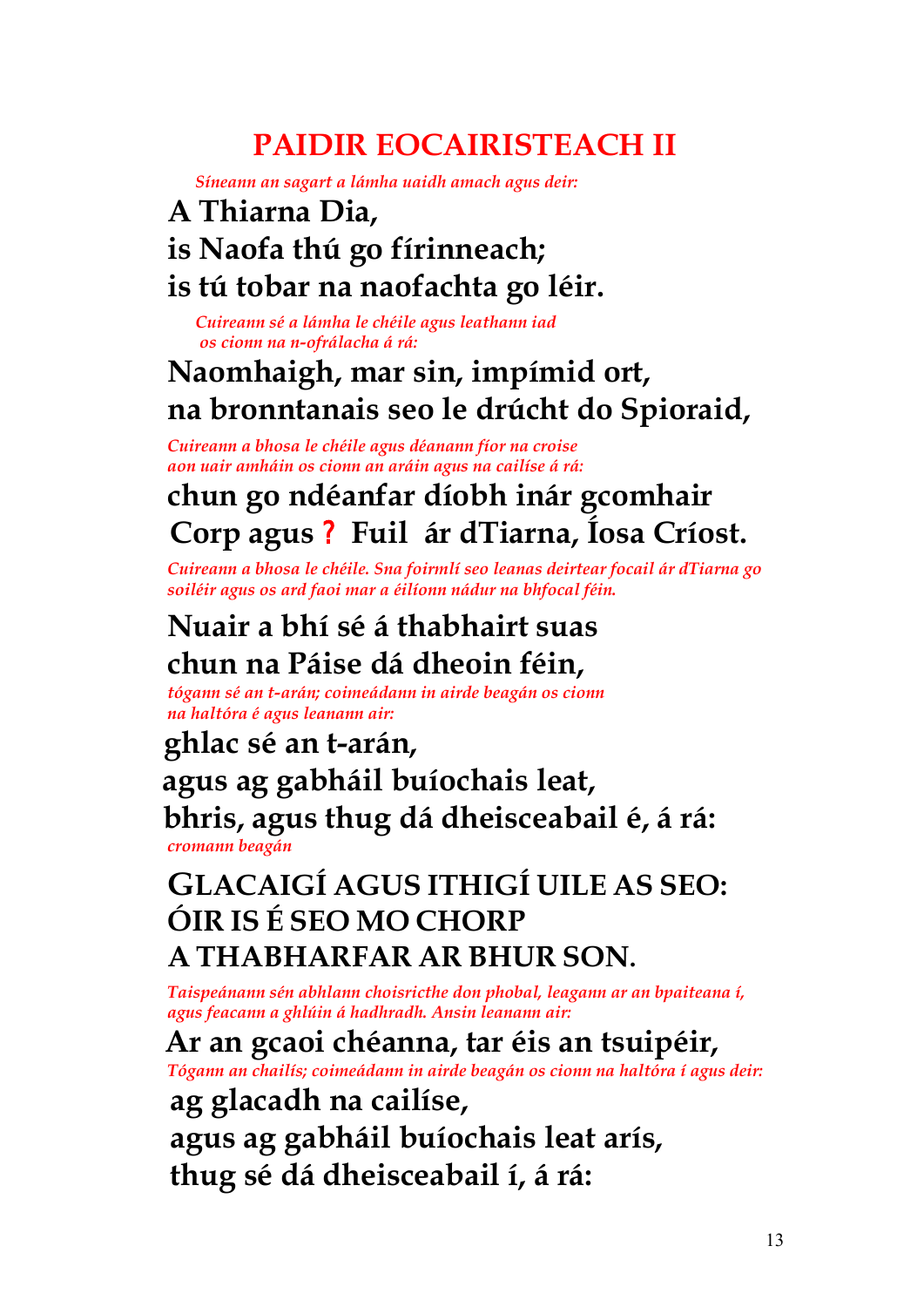*cromann beagán*

**GLACAIGÍ AGUS ÓLAIGÍ UILE AISTI SEO: ÓIR IS Í SEO CAILÍS MO CHUID FOLA, FUIL AN NUATHIOMNA SHÍORAÍ. DOIRTFEAR Í AR BHUR SON AGUS AR SON MÓRÁIN CHUN MAITHIÚNAS NA BPEACAÍ. DÉANAIGÍ É SEO I GCUIMHNE ORMSA.**

*Taispeánann sé an chailís don phobal; leagann ar an gcorporáil í agus feacann a ghlúin á hadhradh. Ansin deir sé*

## **Rúndiamhair an chreidimh.**

*Freagraíonn an pobal de chomhgháir: (SUNG)*

**Mo Thiarna is mo Dhia** 

*Ansin síneann an sagart a lámha uaidh amach agus deir:*

**Dá réir sin, a Thiarna Dia, ag cuimhneamh dúinn ar bhás agus ar aiséirí Chríost, ofrálaimid duit arán na beatha agus cailís an tslánaithe, agus gabhaimid buíochas leat toisc gurbh fhiú leat sinn a bheith i do láthair agus ag fónamh duit.**

**Iarraimid go humhal ort go n-aontófar le chéile, le cumhacht an Spioraid Naoimh, sinne atá páirteach i gCorp agus i bhFuil Chríost.**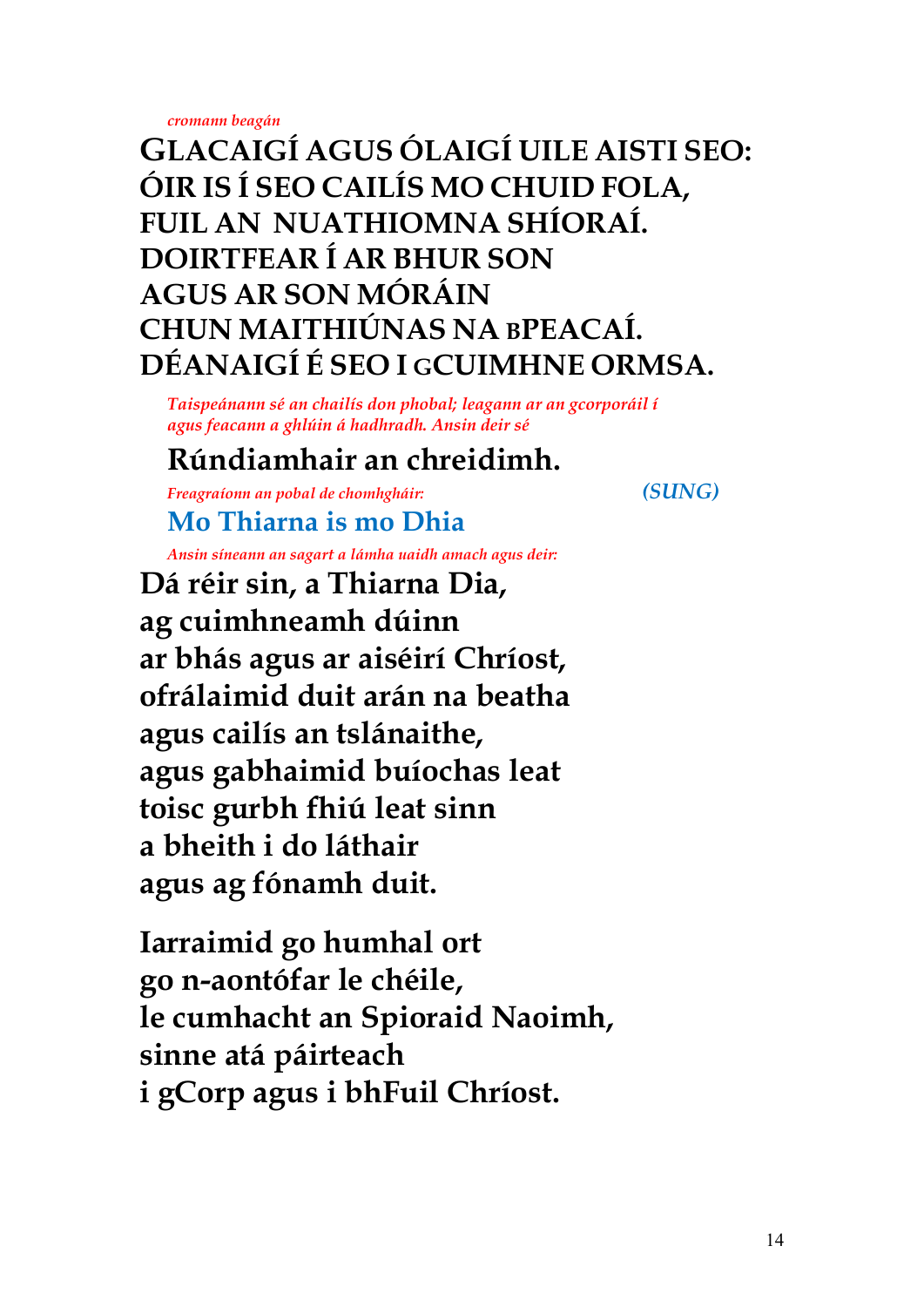**1C Tabhair chun cuimhne, a Thiarna,**   $\dot{O}$  a  $\dot{O}$  (1  $\dot{O}$  (1  $\dot{O}$ ) (1  $\dot{O}$ ) **chun go ndéanfá í a neartú sa charthanacht i gcuideachta lenár bPápa Proinnsias, agus lenár nEaspag Diarmuid, a Easpaig Cúnta agus leis an gcléir uile. 2C Cuimhnigh freisin ar ár muintir féin a fuair bás agus iad ag súil le haiséirí agus orthu siúd uile atá imithe ar shlí na fírinne faoi do ghnaoi agus fáiltigh rompu isteach i solas do ghnúise. Déan trócaire orainn uile, impímid ort, ionas gurbh fhiú sinn a bheith páirteach sa bheatha shíoraí chun tú a mholadh agus a ghlóiriú i gcuideachta na Maighdine Beannaithe Muire, Máthair Dé, Iósaf Noafa, a Céile, na Naomhaspal, Naomh Pádraig, Naomh Lorcán Ó Tuathaill agus na Naomh uile a rinne do thoilse riamh anall trí do Mhac Íosa Críost.** 

*Tógann sé an paiteana leis an abhlann, agus an chailís; ardaíonn iad araon agus deir:***Is tríd, agus leis, agus ann**

**a thugtar gach onóir agus glór duitse, a Dhia an tAthair uilechumhachtach, in aontacht an Spioraid Naoimh, trí shaol na saol. Amen!**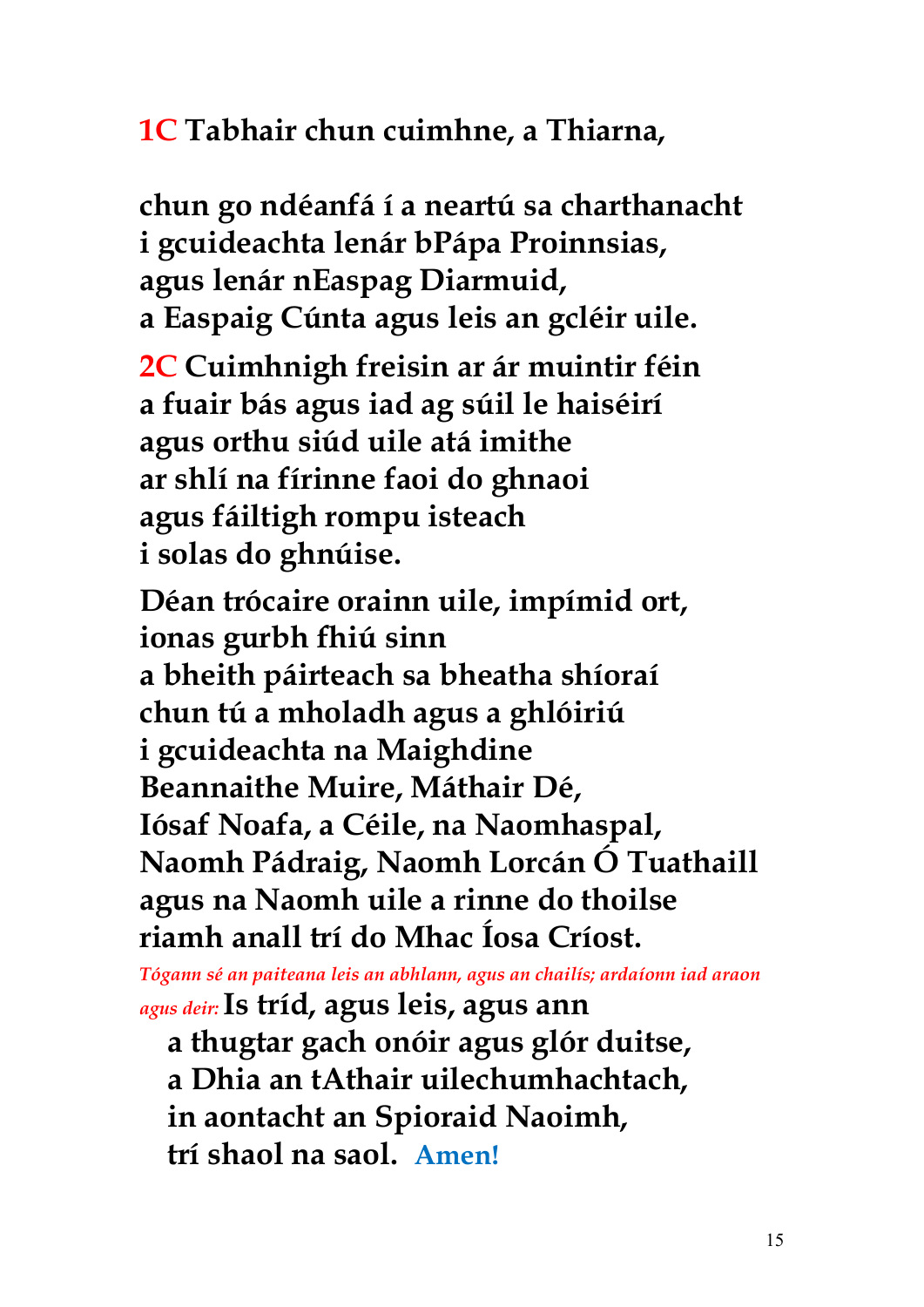### **DEASGHNÁTHA NA COMAOINEACH**

**S: Aitheanta an tslánaithe dár dtreorú agus briathar Dé dár dteagasc, tá sé de mhisneach againn a rá:** 

**F**  $\begin{pmatrix} 1 & 0 \\ 0 & 0 \end{pmatrix}$  **C**  $\begin{pmatrix} 1 & 0 \\ 0 & 0 \end{pmatrix}$  **C**  $\begin{pmatrix} 0 & 0 \\ 0 & 0 \end{pmatrix}$  **C**  $\begin{pmatrix} 0 & 0 \\ 0 & 0 \end{pmatrix}$ **go dtaga do ríocht, go ndéantar do thoil ar an talamh, mar a dhéantar ar neamh. Ár n-arán laethúil tabhair dúinn inniu, agus maith dúinn ár bhfiacha, mar a mhaithimidne dár bhféichiúna féin, agus ná lig sinn i gcathú, ach saor sinn ó olc.**

*Leanann an sagart féin air agus a lámha sínte uaidh amach aige:*

**S: Saor sinn ó gach olc, impímid ort, a Thiarna. Tabhair dúinn go cineálta síocháin lenár linn, ionas go mbeimid, le cúnamh do thrócaire, saor ón bpeaca i gcónaí agus slán ón uile bhuairt agus sinn ag súil leis an dóchas naofa agus le teacht ár Slánaitheora, Íosa Críost. P:** Óir is leatsa an ríocht agus an chumhacht agus an ghlóir trí shaol na saol.

**S: T** ( **r**  $\left( \begin{array}{ccc} 0 & \cdots & \cdots & \cdots \\ 0 & 0 & \cdots & \cdots \end{array} \right)$  (  $\left[ \begin{array}{ccc} 0 & \cdots & \cdots & \cdots \\ 0 & 0 & \cdots & \cdots \end{array} \right]$ **Fágaim síocháin agaibh, tugaim daoibh mo shíocháin: ná féach ar ár bpeacaí-ne ach ar chreideamh d a**  $\check{\phantom{a}}$  **d**  $\check{\phantom{a}}$  **U**M( **deonaigh síocháin a thabhairt di agus í a aontú, faoi mar is toil leat féin, tusa a mhaireann agus a rialaíonn trí shaol na saol. P:** Amen.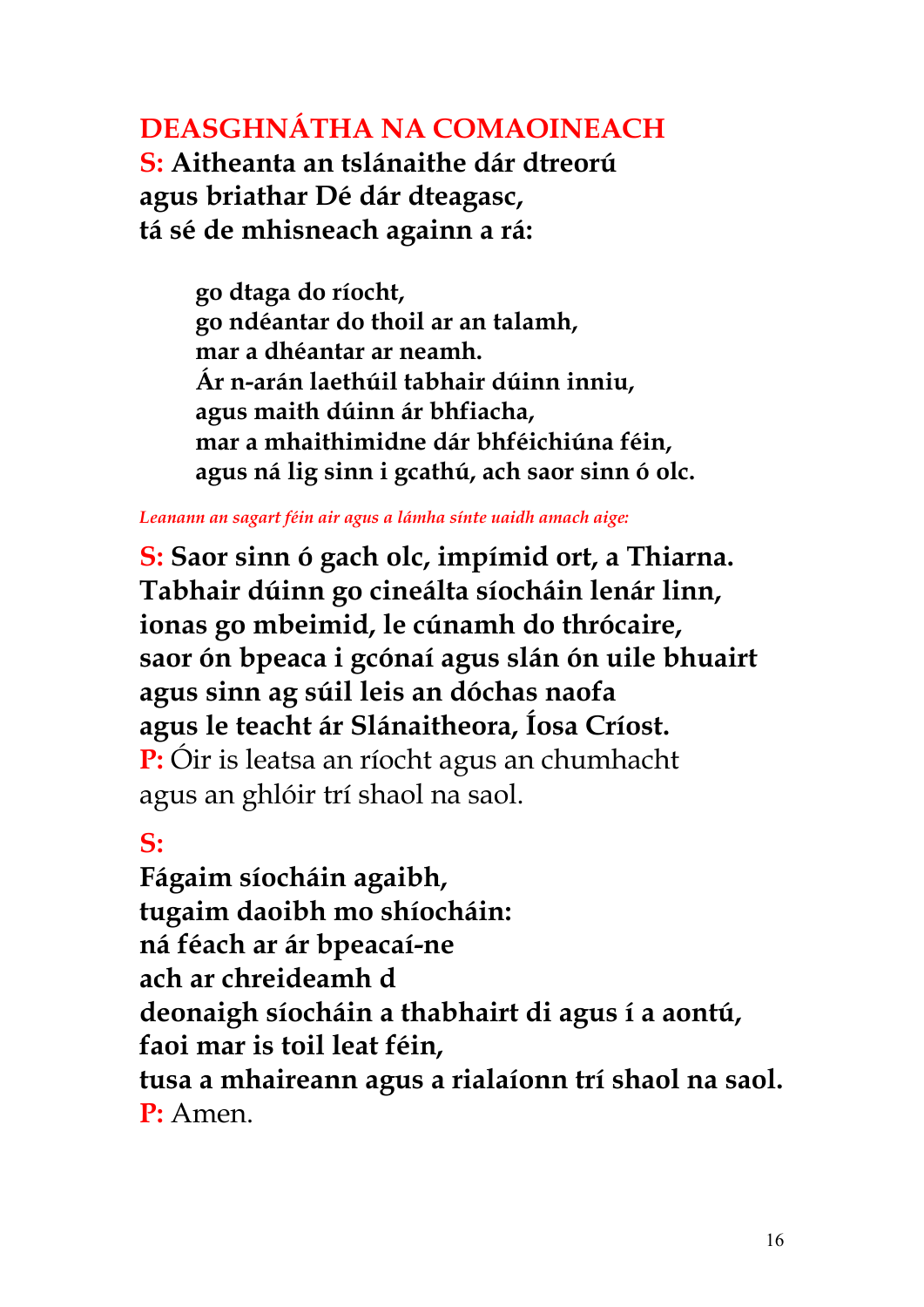# **S: Síocháin an Tiarna libh i gconaí.**

**P:** Agus le do spiorad.

*Ansin tógann sé an abhlann shárnaofa agus briseann os cionn an phaiteana í agus cuireann píosa di sa chailís, á rá go rúnda:* 5b Wia Ug Wg Yc XY 7 \c fd U [ig Íosa Críost, go dtuga sé chun na beatha síoraí

sinne a ghlacann é.

*Idir an dá linn cantar:*

**A Uain Dé, a thógann peacaí an domhain, déan trócaire orainn. A Uain Dé, a thógann peacaí an domhain, déan trócaire orainn. A Uain Dé, a thógann peacaí an domhain, tabhair dúinn síocháin.**

*Ansin, agus a bhosa le chéile aige, deir an sagart go rúnda:*

AThiarna Íosa Críost, Mac Dé bheo, thug do bhás beatha don domhan le toil an Athar agus le cabhair an Spioraid Naoimh: saor mé ó mo pheacaí uile, agus ó gach urchóid trí do Chorp agus d'Fhuil rónaofa:

tabhair dom cloí i [ WCE U  $\ddagger$  ` Y ` X Ñ U ] h \ Y U b h U agus ná lig dom scaradh leat choíche.

*Feacann an sagart a ghlúin; tógann sé an abhlann shárnaofa ina lámh; coimeádann in airde í beagán os cionn an phaiteana nó na cailíse; deir sé os ard agus a aghaidh ar an bpobal:*

**S: Seo é Uan Dé,** 

**seo é an té a thógann peacaí an domhain. Is méanar dóibh siúd a fuair cuireadh chun séire an Uain.** 

*Ansin deir sé aon uair amháin i gcomhar leis an bpobal:*

**A Thiarna, ní fiú mé go dtiocfá faoi mo dhíon,**   $\check{I}$  (  $\hat{A}$   $\check{U}$  (  $\check{I}$   $\check{U}$  (  $\check{I}$   $\check{I}$   $\check{I}$   $\check{I}$   $\check{I}$   $\check{I}$   $\check{I}$   $\check{I}$   $\check{I}$   $\check{I}$   $\check{I}$   $\check{I}$   $\check{I}$   $\check{I}$   $\check{I}$   $\check{I}$   $\check{I}$   $\check{I}$   $\check{I}$   $\check{I}$   $\check{I}$   $\check{I}$ 

*Agus a aghaidh ar an altóir, deir an sagart go rúnda:*

Go dtuga Corp Chríost slán chun na beatha síoraí mé. *Glacann sé Corp Chríost le hurraim.Ansin tógann sé an chailís ina lámh agus deir go rúnda:*

Go dtuga Fuil Chríost slán chun na beatha síoraí mé.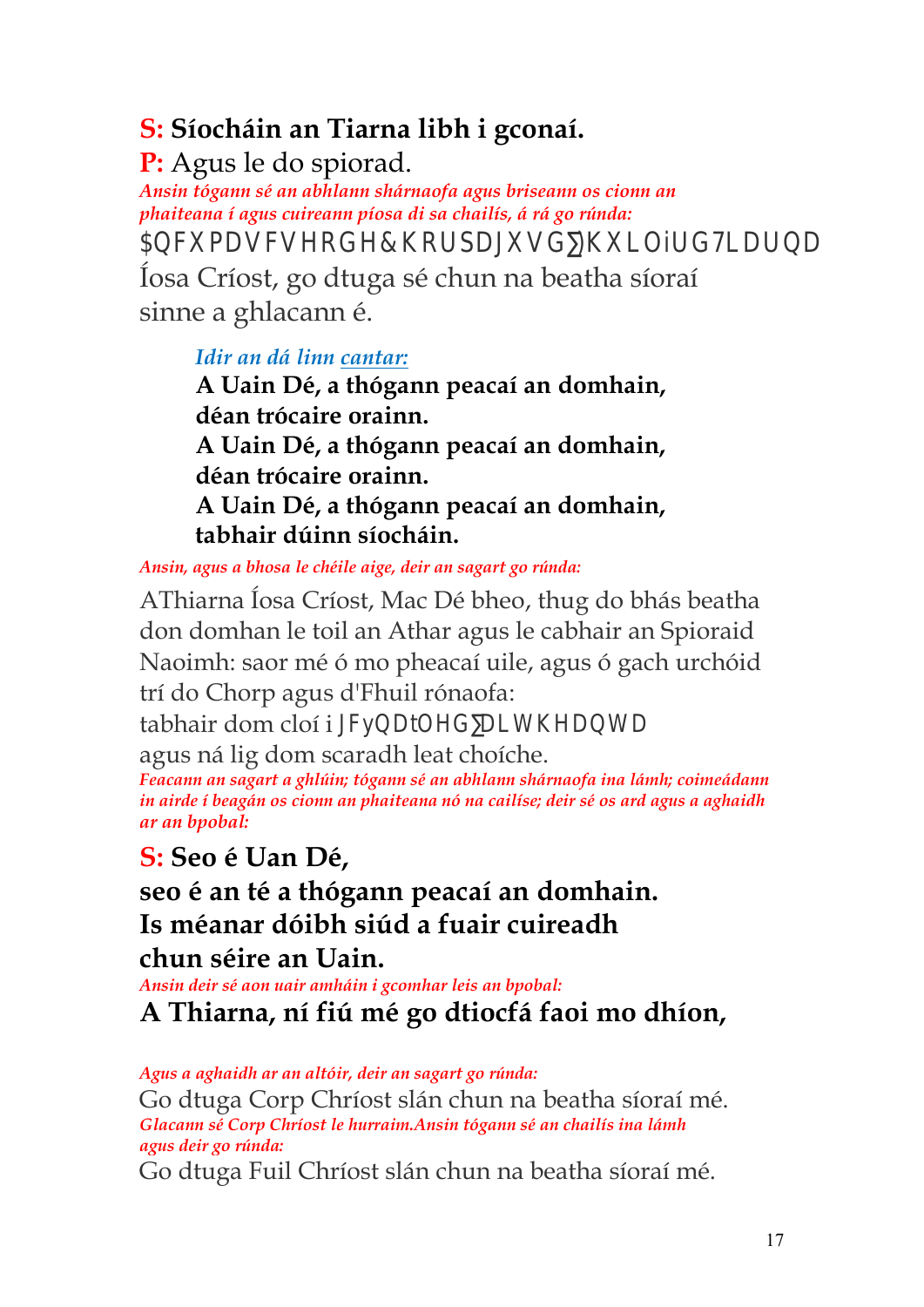#### **AN IARCHOMAOINEACH Guímis.**

**Neartaigh sinn tríd an tsacraimint seo, a Thiarna, i dtreo go ndéanfaimid an creideamh a theagasc Naomh Pádraig a admháil agus a fhógairt trínár modh maireachtála. Trí Chríost ár dTiarna.**

### **Option Blessing of Shamrock Blessing of Shamrock:**

**God of power and goodness, source of all grace and crown of all the saints, through the intercession of Saint Patrick grant that as we wear this shamrock brought here for your + blessing, we may be eager to imitate him whose life we celebrate, and that our reward in heaven may be the company of Saint Patrick whose prayerful protection is our comfort on earth.**

**Through Christ our Lord.** Amen.

*Sprinkle the shamrock with holy water.*